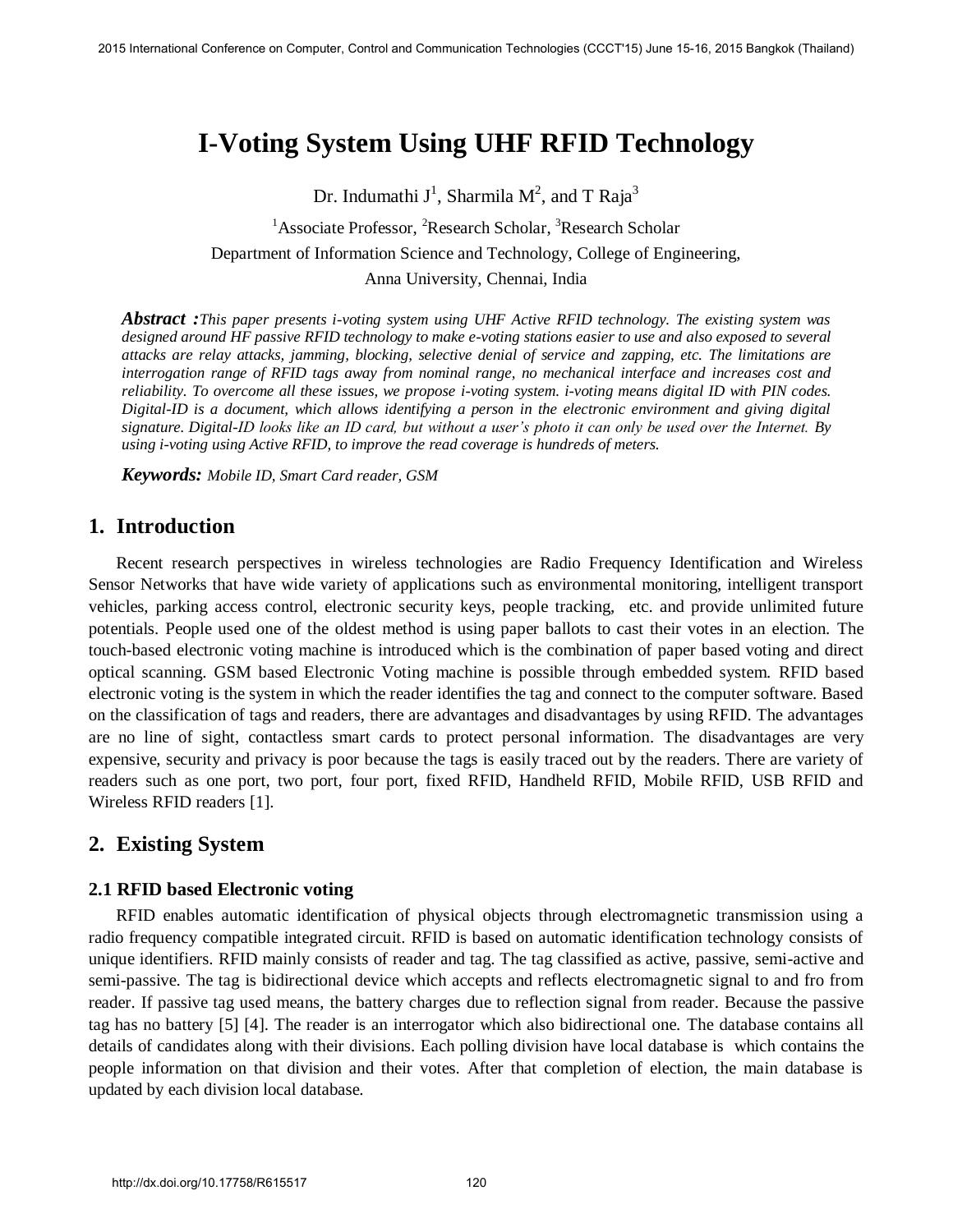The frequencies used in RFID system are low frequency, High frequency Ultra High Frequency and microwave frequency. The low frequency ranges from 100-150kHz. The high frequency range is at 15MHz.

## **3. Problem Statement**

The low frequency range used for animal identification applications. The high frequency range used in existing system is 13.78 M Hz. The distance coverage is 1m. The high frequency range is varied for the classification of RFID tags. For three different types of tags, the range is from 11 MHz to 15 M Hz. Each tag has different bit rate, power source, memory, read range, cost and life time. The solution for this issue is i-voting system used ultra high frequency. The ultra high frequency ranges from 700-900MHz. The read range capability is approximately 3m. Each tag has different read range. The passive tag read range is approximately 2m. The active tag read coverage is around 3m. The semi-passive tag read range is less than 2m. Among these classifications active tag using UHF read coverage is around 3m. RFID attacks are zapping, jamming, blocking, denial of service and relay attacks. Among these attacks zapping is mainly affect the RF front end of RFID tags carried out by apply high power pulse apply next to the tag. This pulse permanently disabling the tags. This attack mostly affect active tags.

#### **4. Proposed system**

#### **4.1 Methodology**

Tag combines the carrier signal generated by a local oscillator and reference signal. This is the signal which enables tag to select ultra high frequency using one of the modulation techniques such as amplitude shift keying, phase shift keying and frequency shift keying depending upon application. Depending upon the transmit power, filter and amplification using modulator, the receiver sensitivity is increased. So the read coverage of the tag is improved [2] [3].



Fig.1. Block diagram of UHF Active tag

There are different ways to identify a person and to give the digital signature by means of ID card with PIN codes, Digital ID and Mobile ID. If PIN codes are lost, new ones may be requested from service points of Citizenship [6]. The assets required for I-voting using ID are Computer with Internet connection, Smart card reader and ID card software. The stages of I-voting by means of ID card are

- Voter inserts ID card into the card reader
- Opens the I-voting website